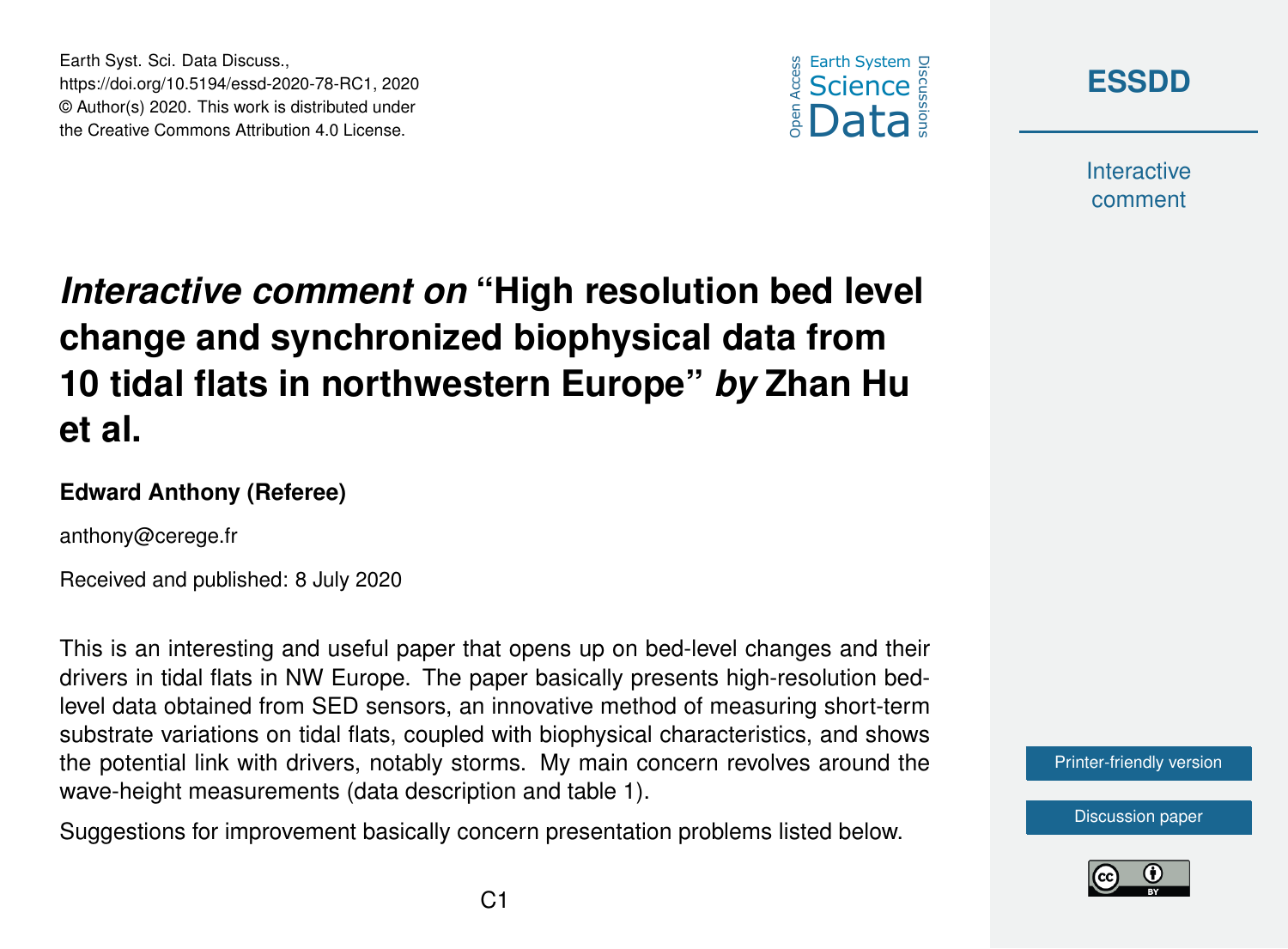The term bed level needs to be hyphenated throughout when used in the adjectival form of 'bed-level changes' (this is done in Fig. 4c!). I would consider data as being in the plural form: 'data are' instead of 'data is', etc.

1. Title: Awkward title. High-resolution bed-level change is linguistically rather strange as I do not see how bed level change can be of high or low resolution. Measurements or data are of high or low resolution but not change. I suggest 'Synchronized highresolution bed-level and biophysical data from .....'

2. Abstract: Line 73: deployment of labour Line 76: delete 'rare' to read: providing an opportunity

3. Site description: Line 84: delete 'the' to read from northwestern Europe and use lettering when indicating the number of sites: seven sites, one site, etc. Site 1, 7 etc is OK as you are identifying your sites. Line 96: repetition of measuring. Maybe use: The coordinates of the monitoring stations as well as the bathymetry of the measuring transects...

4. Methods: I know this is not a study on long-term net sedimentation-erosion rates but how do you account for subsidence from the SED data? Line 143: water-level data were obtained from nearby tidal gauge stations... Line 144: Diatoms act as biostabilizers...

5. Data description: Line 173: I am highly surprised by mean Hs values of 0.1 cm and 0.008 cm? These are meaningless and tantamount to zero wave energy! How did you measure such values? A 1 mm-high wave!!! I would suggest you refrain from quoting these values (this also goes for the very low Hs values in Table 1), and focus more on the higher Hs values and their variations in Figure 3 which are more meaningful and pertinent to bed-level change.

- 6. Conclusions Line 22: Due to the lack of 'relevant' (instead of desired).
- 7. Table and figures: Table 1: Surprised at the significant wave height data values!

**Interactive** comment

[Printer-friendly version](https://essd.copernicus.org/preprints/essd-2020-78/essd-2020-78-RC1-print.pdf)

[Discussion paper](https://essd.copernicus.org/preprints/essd-2020-78)